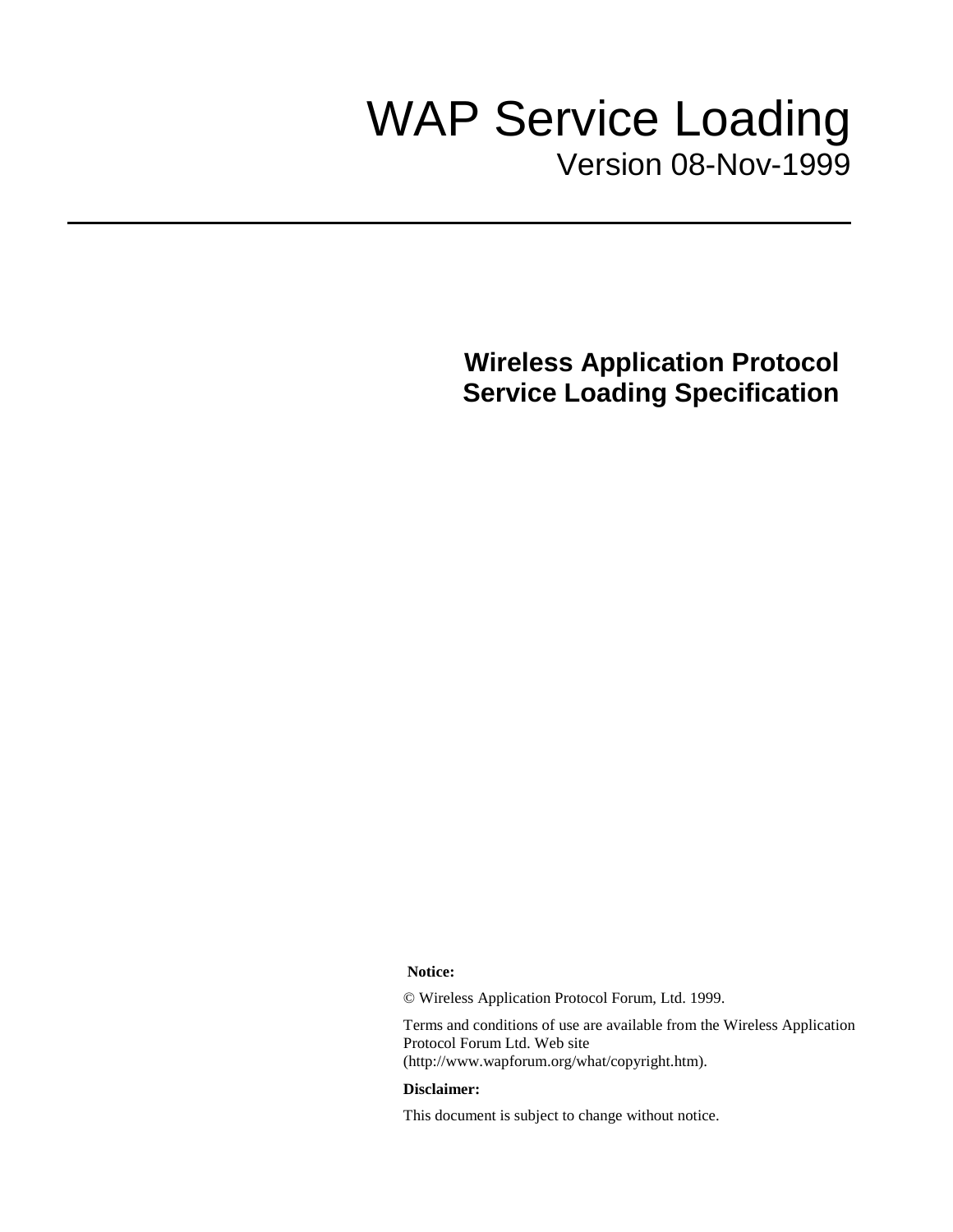# **Contents**

| 1.             |                      |  |  |  |  |
|----------------|----------------------|--|--|--|--|
| 2.             |                      |  |  |  |  |
|                | 2.1<br>2.2<br>2.3    |  |  |  |  |
| 3.             |                      |  |  |  |  |
|                | 3.1<br>3.2           |  |  |  |  |
|                |                      |  |  |  |  |
|                | 4.1<br>4.2           |  |  |  |  |
| 5.             |                      |  |  |  |  |
| 6.             |                      |  |  |  |  |
|                | 6.1<br>6.2           |  |  |  |  |
| 7.             |                      |  |  |  |  |
|                | 7.1                  |  |  |  |  |
| 8.             |                      |  |  |  |  |
| 9 <sub>1</sub> |                      |  |  |  |  |
|                | 9.1<br>9.2           |  |  |  |  |
| 10.            |                      |  |  |  |  |
|                | 10.1<br>10.2<br>10.3 |  |  |  |  |
| 11.            |                      |  |  |  |  |
| 12.            |                      |  |  |  |  |
|                | 12.1<br>12.2.        |  |  |  |  |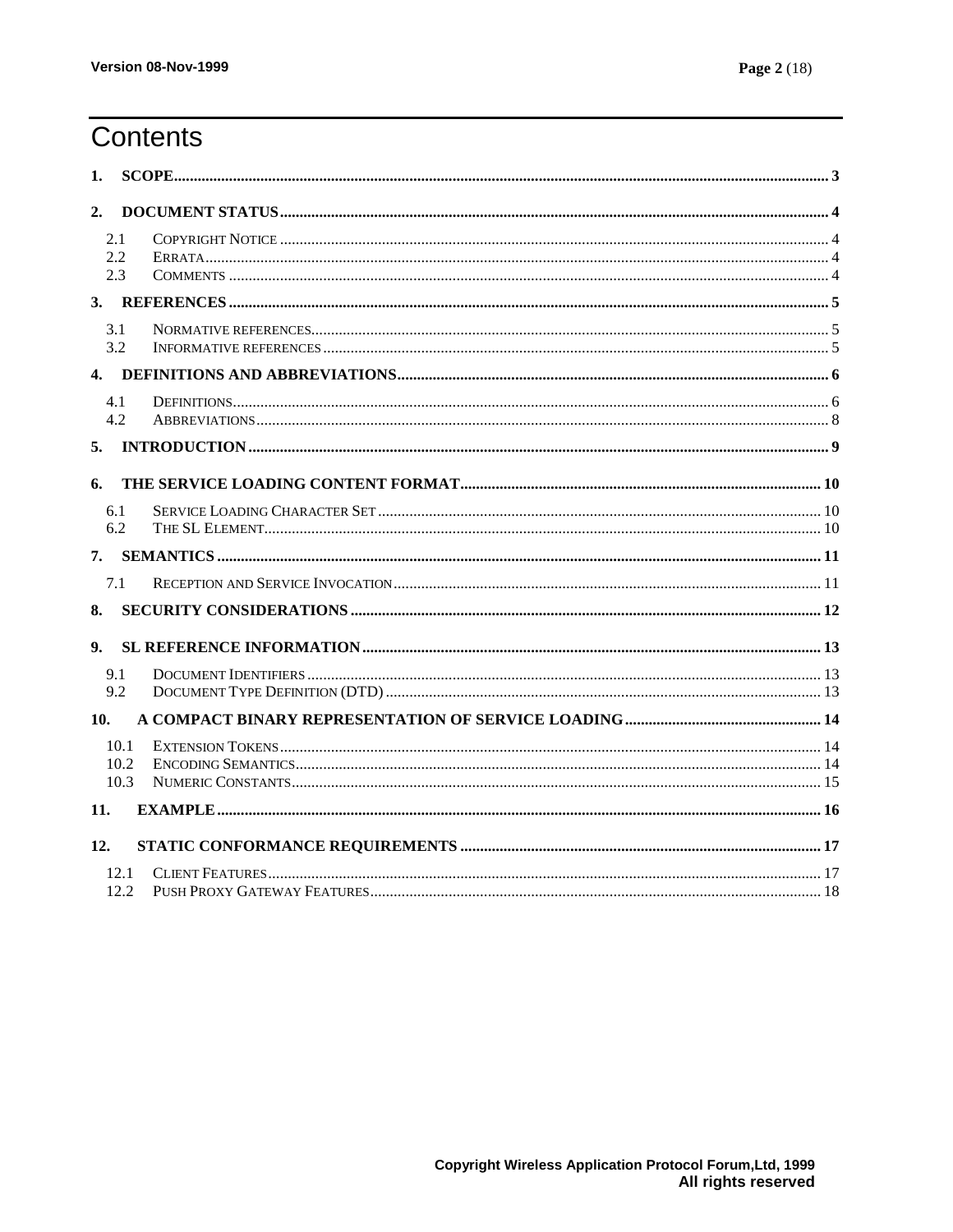# 1. Scope

Wireless Application Protocol (WAP) is a result of continuous work to define an industry wide specification for developing applications that operate over wireless communication networks. The scope for the WAP Forum is to define a set of specifications to be used by service applications. The wireless market is growing very quickly and reaching new customers and providing new services. To enable operators and manufacturers to meet the challenges in advanced services, differentiation, and fast/flexible service creation, WAP defines a set of protocols in transport, session and application layers. For additional information on the WAP architecture, refer to "*Wireless Application Protocol Architecture Specification"* [WAP].

It is not always suitable to push content that is executed or rendered (the term "executed" is used throughout this document to refer either to "executed" or "rendered") directly upon reception to a mobile device, especially if the client is busy with other activities such as executing another service. This is due to the fact that memory and/or processing constraints found in many mobile devices are such that neither storing nor processing content in such a situation is feasible.

Another disadvantage of pushing content directly to a mobile client is that this may interfere with an executing service that is utilising the bearer used for push, which will deteriorate the end-user experience of that service.

In order to circumvent these problems, the Service Loading (SL) content type has been defined. The content type provides a means to convey a URI to a user agent in a mobile client. The client itself automatically loads the content indicated by that URI and executes it in the addressed user agent without user intervention when appropriate. Thus, the end-user will experience the service indicated by the URI as if it was pushed to the client and executed. By basically conveying only the URI of the service to the client the over-the-air message will be small. Hence, very modest requirements are placed on the bearer and on the client's ability to receive and store an SL if it is busy with other activities. The disadvantage of this approach is that the number of over-the-air messages and round-trips needed to deliver the service will increase.

Instead of executing the service, SL provides a means to instruct the client to pre-emptively cache the content indicated by the URI so it becomes readily available to the user agent(s) in the client. It is also possible to control whether the loading of the service may be carried out in a user-intrusive manner or not.

The SL content type is an application of the Extensible Markup Language (XML) 1.0 [XML]. WBXML [WBXML] tokens are defined to allow for efficient over-the-air transmission.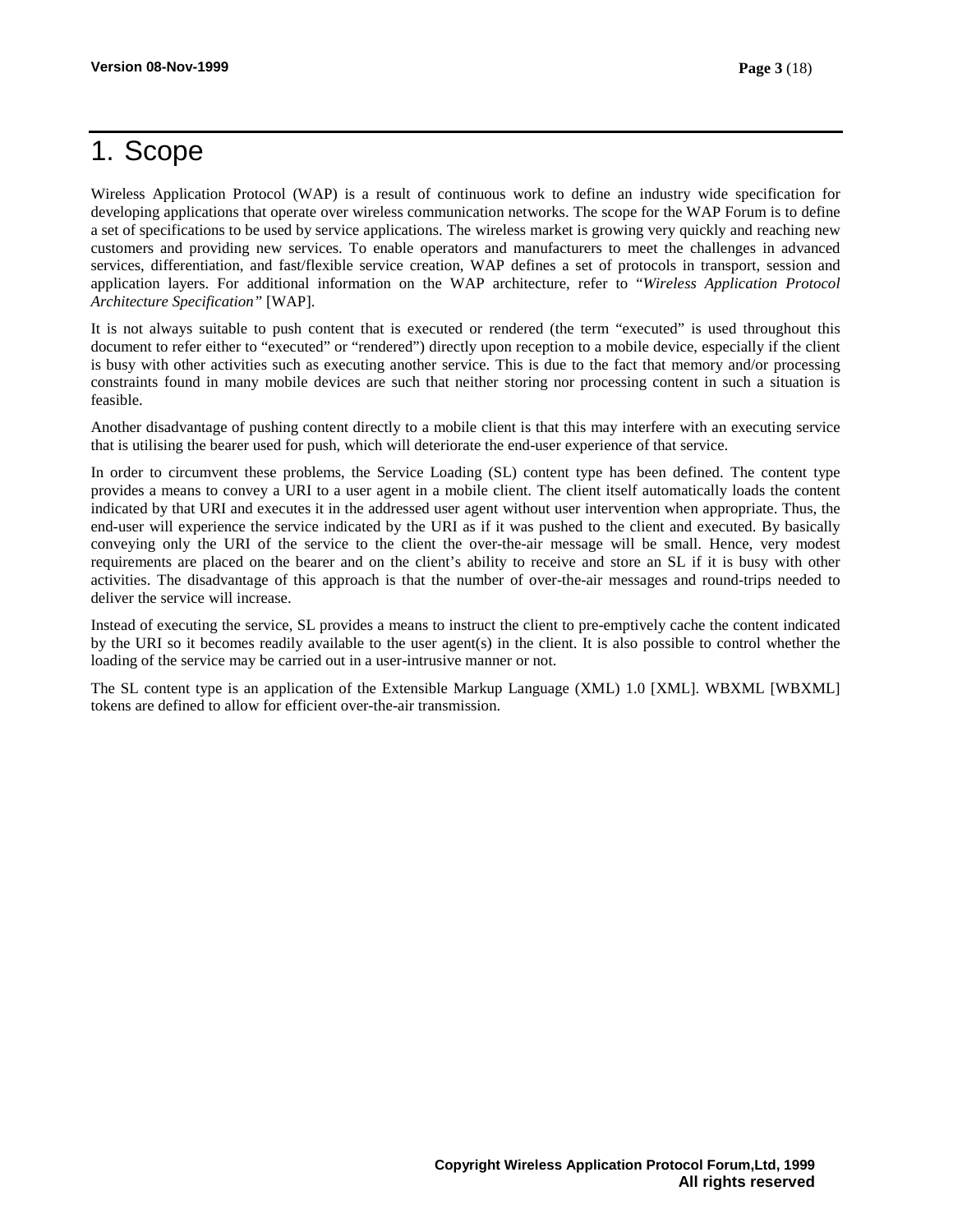# 2. Document Status

This document is available online in the following formats:

• PDF format at http://www.wapforum.org/.

## 2.1 Copyright Notice

© Copyright Wireless Application Forum Ltd, 1998, 1999.

Terms and conditions of use are available from the Wireless Application Protocol Forum Ltd. web site at http://www.wapforum.org/docs/copyright.htm.

## 2.2 Errata

Known problems associated with this document are published at http://www.wapforum.org/.

## 2.3 Comments

Comments regarding this document can be submitted to the WAP Forum in the manner published at http://www.wapforum.org/.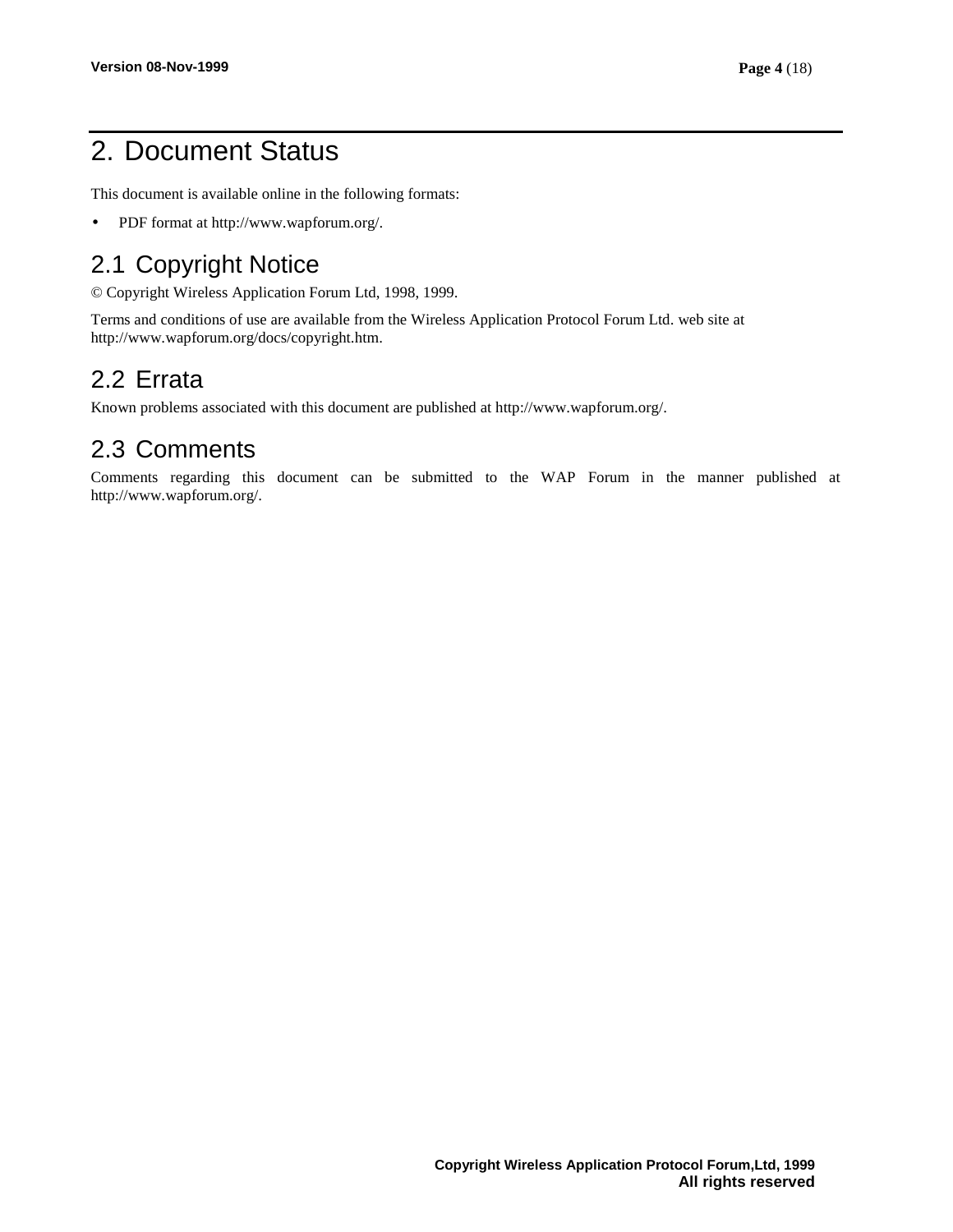# 3. References

## 3.1 Normative references

| [REC2119] | "Key words for use in RFCs to Indicate Requirement Levels", S. Bradner, March 1997.<br>URL: http://www.ietf.org/rfc/rfc2119.txt                                      |
|-----------|----------------------------------------------------------------------------------------------------------------------------------------------------------------------|
| [WAE]     | "Wireless Application Environment Overview", WAP Forum, 04-Nov-1999,<br>URL: http://www.wapforum.org/                                                                |
| [WBXML]   | "WAP Binary XML Content Format", WAP Forum, 04-Nov-1999,<br>URL: http://www.wapforum.org/                                                                            |
| [WML]     | "Wireless Markup Language", WAP Forum, 04-Nov-1999,<br>URL: http://www.wapforum.org/                                                                                 |
| [XML]     | "Extensible Markup Language (XML)", W3C Recommendation 10-February-1998, REC-xml-<br>19980210", T. Bray, et al, February 10, 1998. URL: http://www.w3.org/TR/REC-xml |

## 3.2 Informative references

| [PushOTA] | "WAP Push OTA Specification", WAP Forum, 08-Nov-1999<br>URL: http://www.wapforum.org/                                                  |
|-----------|----------------------------------------------------------------------------------------------------------------------------------------|
| [PushPAP] | "WAP Push Access Protocol Specification", WAP Forum, 08-Nov-1999<br>URL: http://www.wapforum.org/                                      |
| [REC2396] | "Uniform Resource identifiers (URI): Generic Syntax", T. Berners-Lee, et al., August 1998. URL:<br>http://www.ietf.org/rfc/rfc2396.txt |
| [WAP]     | "Wireless Application Protocol Architecture Specification", WAP Forum, 30-Apr-1998<br>URL: http://www.wapforum.org/                    |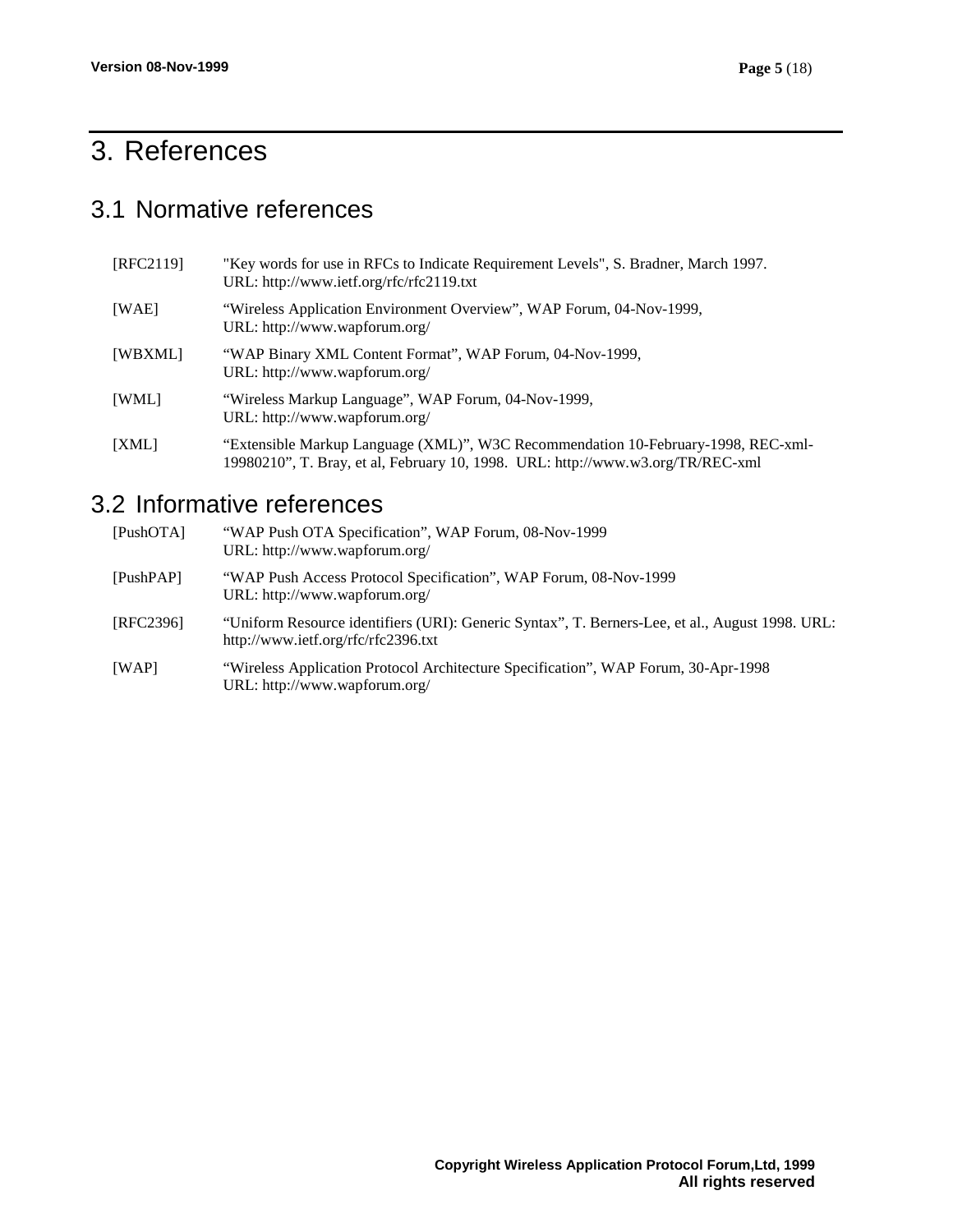# 4. Definitions and Abbreviations

### 4.1 Definitions

The following are terms and conventions used throughout this specification.

The key words "MUST", "MUST NOT", "REQUIRED", "SHALL", "SHALL NOT", "SHOULD", "SHOULD NOT", "RECOMMENDED", "MAY", and "OPTIONAL" in this document are to be interpreted as described by [RFC2119].

**Application** - A value-added data service provided to a WAP Client. The application may utilise both push and pull data transfer to deliver content

**Application-Level Addressing -** the ability to address push content between a particular user agent on a WAP client and push initiator on a server.

**Bearer Network** - a network used to carry the messages of a transport-layer protocol between physical devices. Multiple bearer networks may be used over the life of a single push session.

**Client** – in the context of push, a client is a device (or service) that expects to receive push content from a server. In the context of pull a client, it is a device initiates a request to a server for content or data. See also "device".

**Contact Point** – address information that describes how to reach a push proxy gateway, including transport protocol addres and port of the push proxy gateway.

**Content** - subject matter (data) stored or generated at an origin server. Content is typically displayed or interpreted by a user agent on a client. Content can both be returned in response to a user request, or being pushed directly to a client.

**Content Encoding** - when used as a verb, content encoding indicates the act of converting a data object from one format to another. Typically the resulting format requires less physical space than the original, is easier to process or store, and/or is encrypted. When used as a noun, content encoding specifies a particular format or encoding standard or process.

**Content Format** – actual representation of content.

**Context** – an execution space where variables, state and content are handled within a well-defined boundary.

**Device** – is a network entity that is capable of sending and/or receiving packets of information and has a unique device address. A device can act as either a client or a server within a given context or across multiple contexts. For example, a device can service a number of clients (as a server) while being a client to another server.

**End-user** - see "user"

**Extensible Markup Language** - is a World Wide Web Consortium (W3C) recommended standard for Internet markup languages, of which WML is one such language. XML is a restricted subset of SGML.

**Multicast Message** - a push message containing a single OTA client address which implicitly specifies more than OTA client address.

**Push Access Protocol** - a protocol used for conveying content that should be pushed to a client, and push related control information, between a Push Initiator and a Push Proxy/Gateway.

**Push Framework- -** the entire WAP push system. The push framework encompasses the protocols, service interfaces, and software entities that provide the means to push data to user agents in the WAP client.

**Push Initiator** - the entity that originates push content and submits it to the push framework for delivery to a user agent on a client.

**Push OTA Protocol** - a protocol used for conveying content between a Push Proxy/Gateway and a certain user agent on a client.

**Push Proxy Gateway** - a proxy gateway that provides push proxy services.

**Push Session** - A WSP session that is capable of conducting push operations.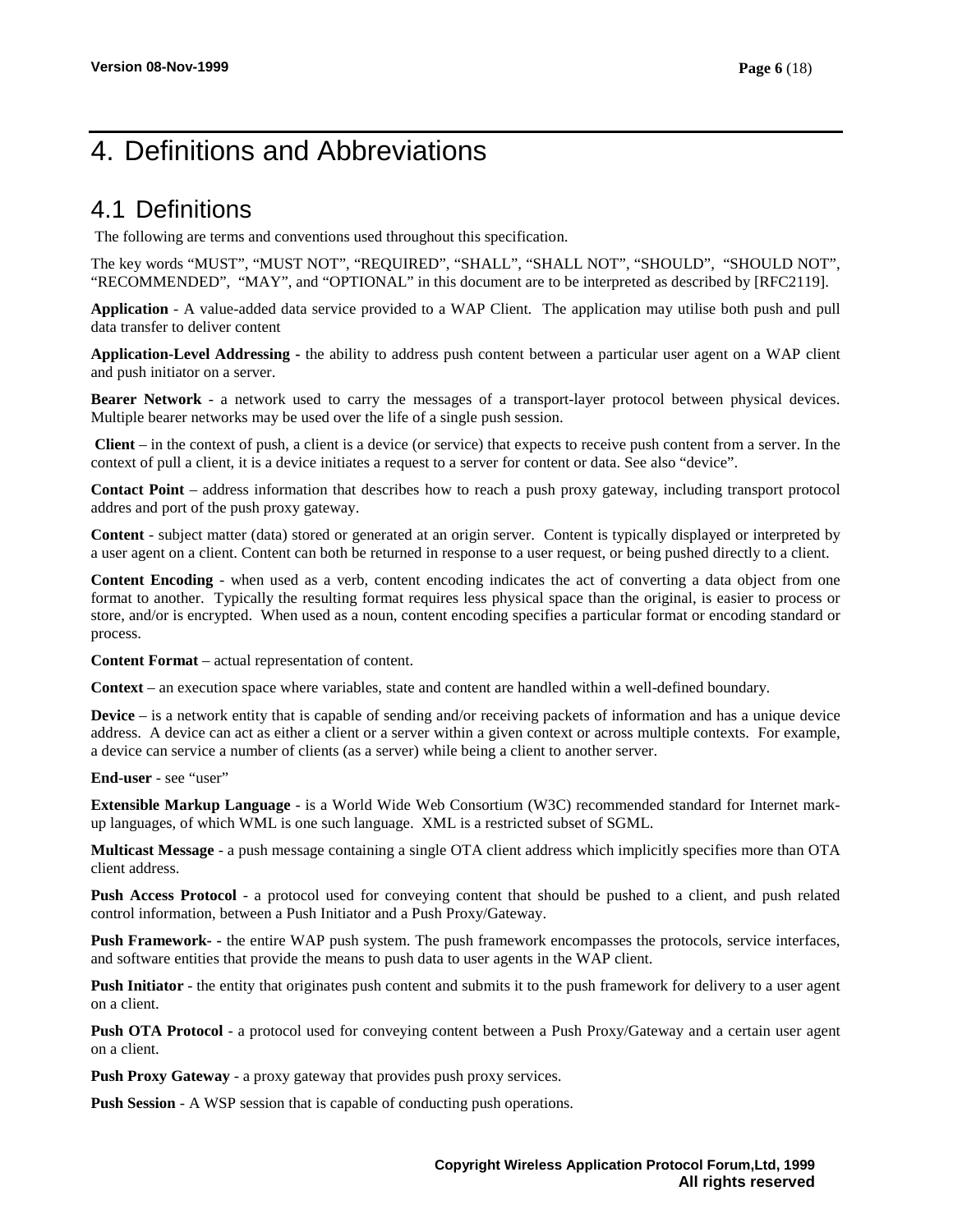**Server** - a device (or service) that passively waits for connection requests from one or more clients. A server may accept or reject a connection request from a client. A server may initiate a connection to a client as part of a service (push).

**User** - a user is a person who interacts with a user agent to view, hear, or otherwise use a rendered content. Also referred to as end-user.

**User agent** - a user agent (or content interpreter) is any software or device that interprets resources. This may include textual browsers, voice browsers, search engines, etc.

**XML** – see *Extensible Markup Language*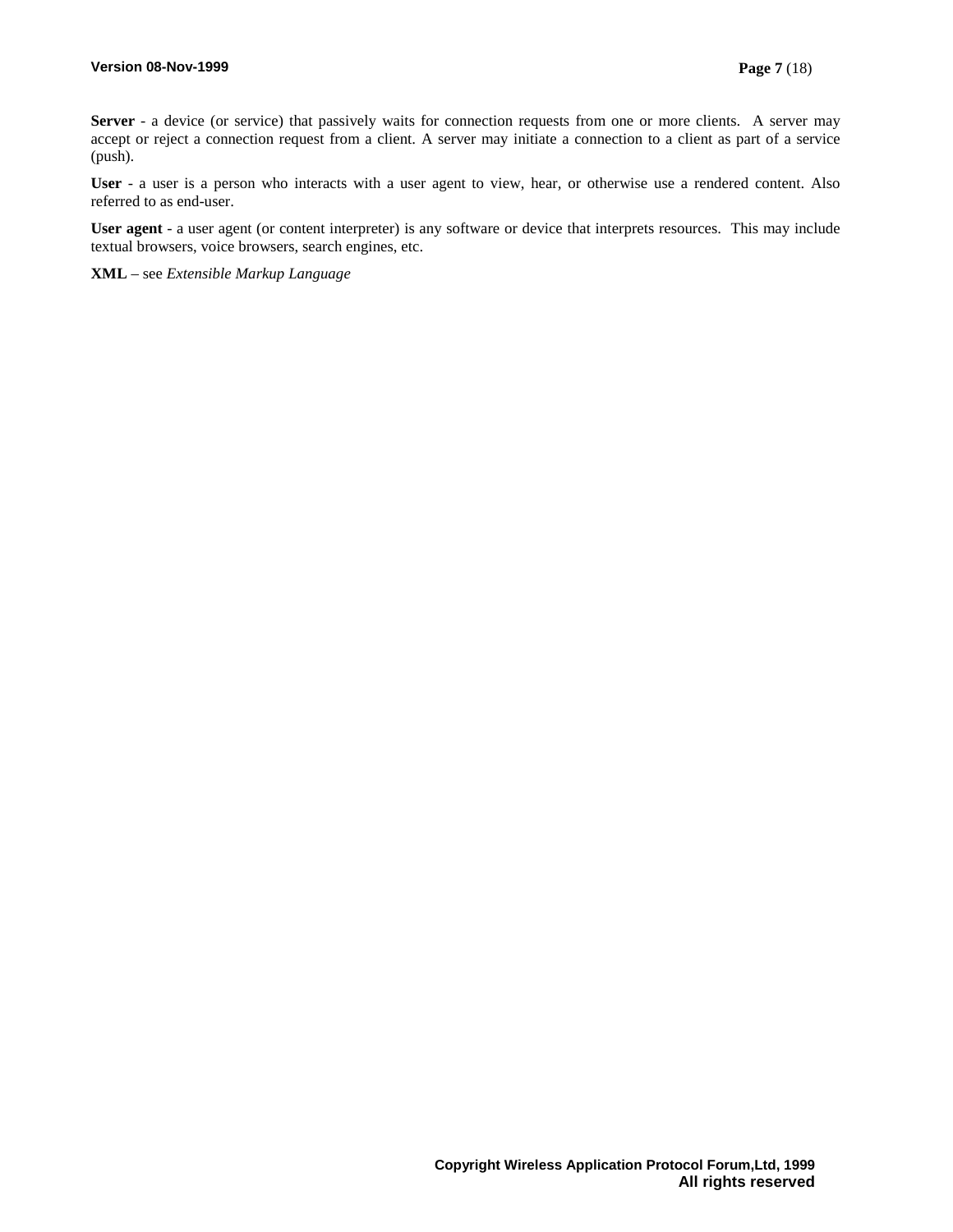## 4.2 Abbreviations

For the purposes of this specification, the following abbreviations apply.

| <b>CPI</b>   | Capability and Preference Information      |
|--------------|--------------------------------------------|
| <b>DNS</b>   | Domain Name Server                         |
| <b>DTD</b>   | Document Type Definition                   |
| <b>HTTP</b>  | <b>Hypertext Transfer Protocol</b>         |
| <b>IANA</b>  | <b>Internet Assigned Numbers Authority</b> |
| $_{\rm IP}$  | <b>Internet Protocol</b>                   |
| OTA          | Over The Air                               |
| <b>PAP</b>   | Push Access Protocol                       |
| РI           | Push Initiator                             |
| <b>PPG</b>   | Push Proxy Gateway                         |
| QOS          | Quality of Service                         |
| <b>RDF</b>   | <b>Resource Description Framework</b>      |
| <b>RFC</b>   | <b>Request For Comments</b>                |
| <b>SGML</b>  | Standard Generalized Markup Language       |
| SІ           | Service Indication                         |
| <b>SIA</b>   | <b>Session Initiation Application</b>      |
| <b>SIR</b>   | <b>Session Initiation Request</b>          |
| SL           | Service Loading                            |
| SSL          | Secure Socket Layer                        |
| TLS          | <b>Transport Layer Security</b>            |
| URI          | Uniform Resource Identifier                |
| URL          | <b>Uniform Resource Locator</b>            |
| UTC          | Universal Time Co-ordinated                |
| WAP          | <b>Wireless Application Protocol</b>       |
| WDP          | Wireless Datagram Protocol                 |
| <b>WSP</b>   | <b>Wireless Session Protocol</b>           |
| <b>WBXML</b> | <b>WAP Binary XML</b>                      |
| WINA         | WAP Interim Naming Authority               |
| <b>WTLS</b>  | Wireless Transport Layer Security          |
| XML          | Extensible Mark-up Language                |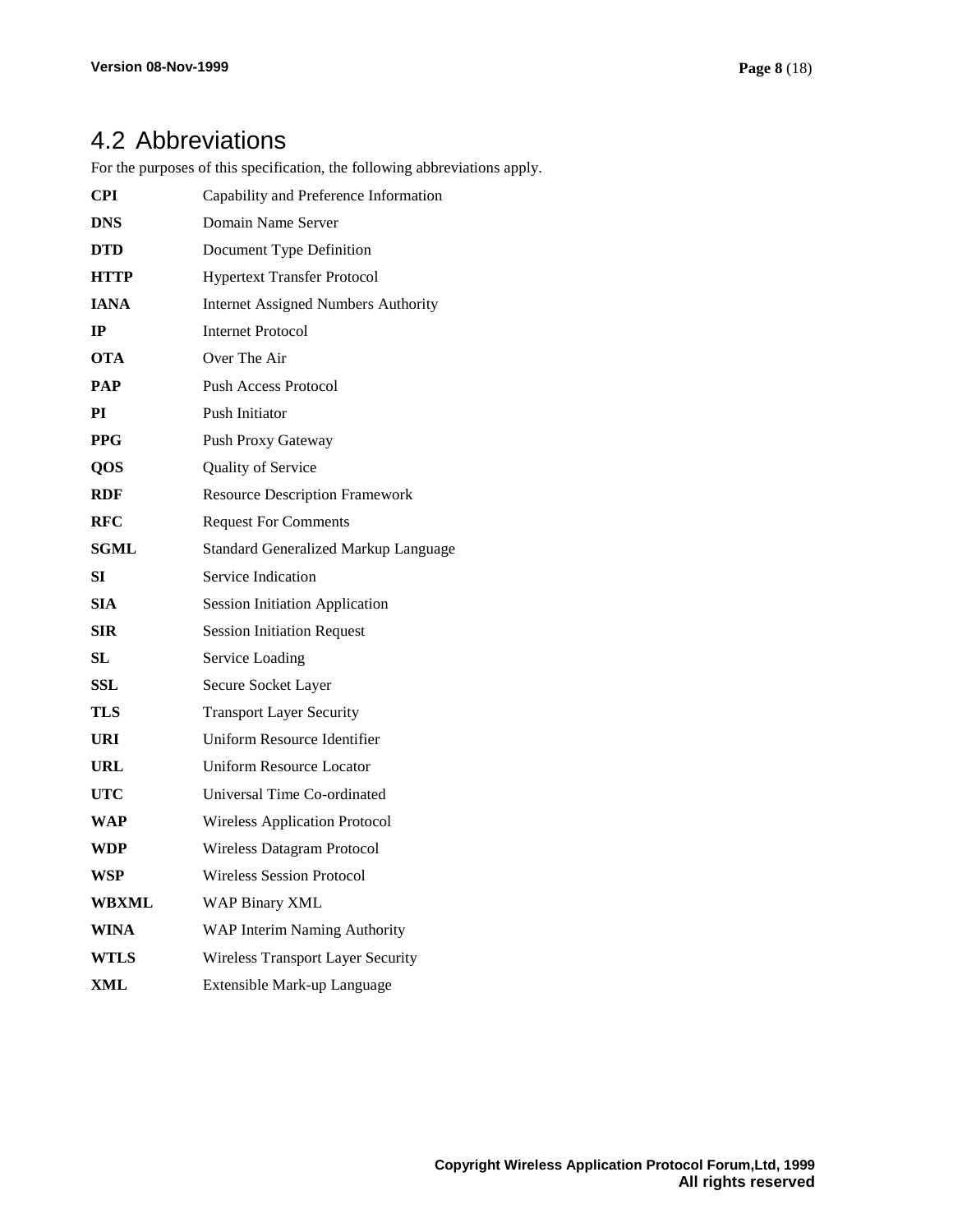# 5. Introduction

The Service Loading (SL) content type provides the ability to cause a user agent on a mobile client to load and execute a service that, for example, can be in the form of a WML deck. The SL contains a URI indicating the service to be loaded by the user agent without user intervention when appropriate.

The example below illustrates the procedure:



**Figure 1 : Service Loading - the basic concept**

The example illustrates how a mobile network operator chooses to force an end-user with a prepaid subscription to take action on his/her low balance by using SL to cause the user agent to load and execute the appropriate service (in the form of a WML deck). The following steps are involved:

- 1. The Push Initiator, in this case the mobile network operator, instructs the Push Proxy/Gateway to push an SL to the mobile client using the Push Access Protocol [PushPAP]. The Push Initiator provides the SL with the URI to the WML deck that should be executed in the client's user agent.
- 2. The Push Proxy/Gateway sends the SL to the mobile client using the Push OTA Protocol [PushOTA].
- 3. The mobile client receives the push containing the SL. The end-user is not made aware of this.
- 4. The service indicated by the SL's URI is retrieved ("pulled") from the origin server via the Method Proxy/ Gateway or optionally from the client's cache.
- 5. The service starts executing on the mobile client.

In addition to the basic functionality described above, the SL content type also provides the following mechanisms:

- **Control of the level of user-intrusiveness** It is possible to control when the indicated service should be loaded if the client is busy with other activities.
- **Pre-emptive content caching**

By setting a certain attribute of the SL, the indicated content is downloaded and cached instead of executed. This can be used to improve the end-user's experience of services that otherwise would have required content to be retrieved from an origin server.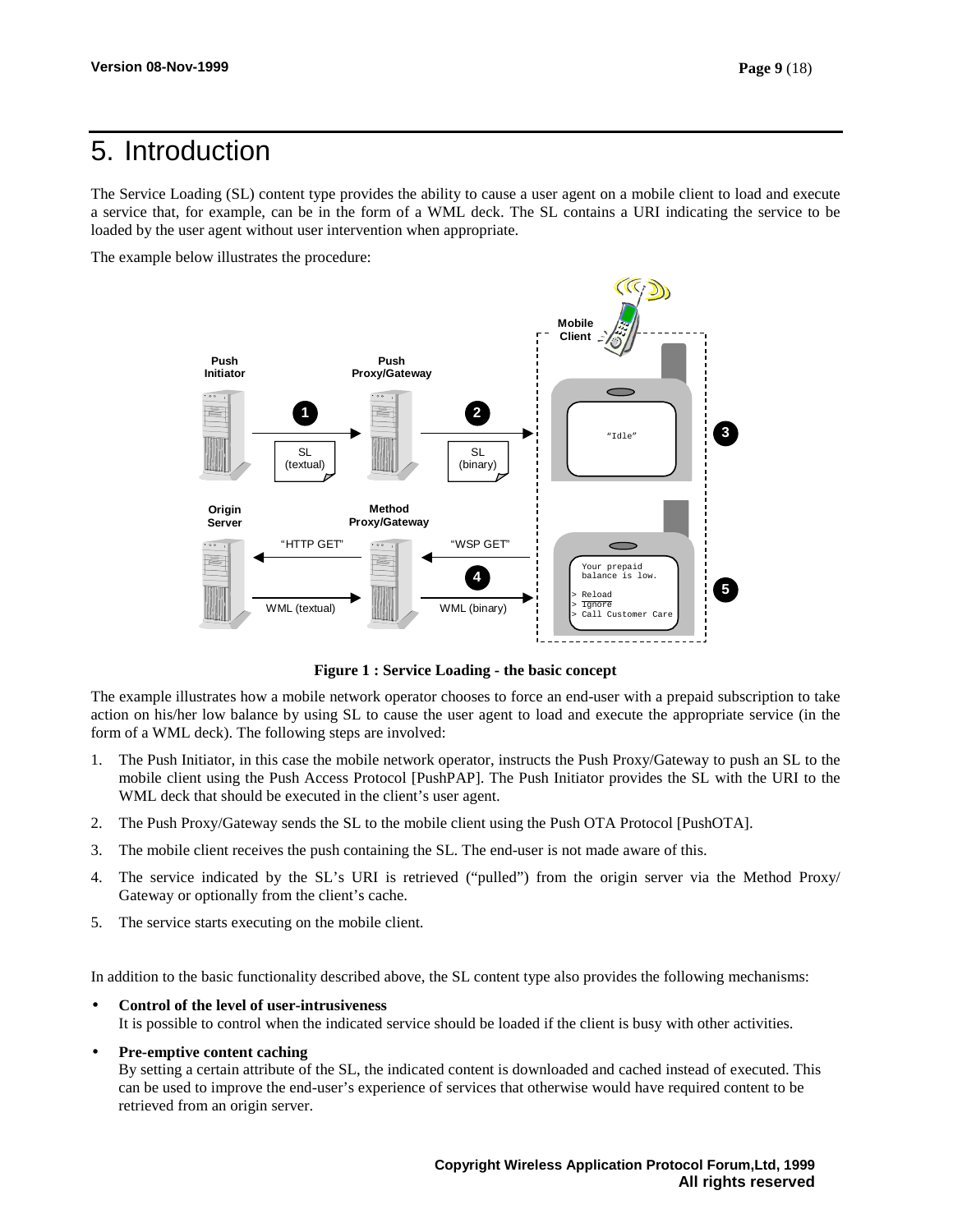# 6. The Service Loading Content Format

This section defines the content format used to represent the Service Loading (SL), which is an application of XML version 1.0 [XML]. The complete Service Loading DTD, which an implementation conforming to this specification MUST support, is defined in chapter 8.

## 6.1 Service Loading Character Set

The SL content type MUST use the same character set rules as specified in [WML], except the rules for metainformation placed within the content, since such information is not supported in SL.

## 6.2 The SL Element

```
<!ELEMENT sl EMPTY>
<!ATTLIST sl
 href \texttt{FURI}; \texttt{WRI}; \texttt{HREOUTRED}action (execute-low|execute-high|cache) "execute-low"
>
```
#### *Attributes*

href=%URI

This attribute specifies the URI that is used to access the service.

action=(execute-low|execute-high|cache)

This attribute may contain a text string specifying the action to be taken when the SL is received.

| Attribute value | <b>Description reference</b> |  |  |
|-----------------|------------------------------|--|--|
| execute-low     | Section 7.1.                 |  |  |
| execute -high   | Section 7.1.                 |  |  |
| cache           | Section 7.1.                 |  |  |

If the attribute is not specified, the value "execute-low" is used.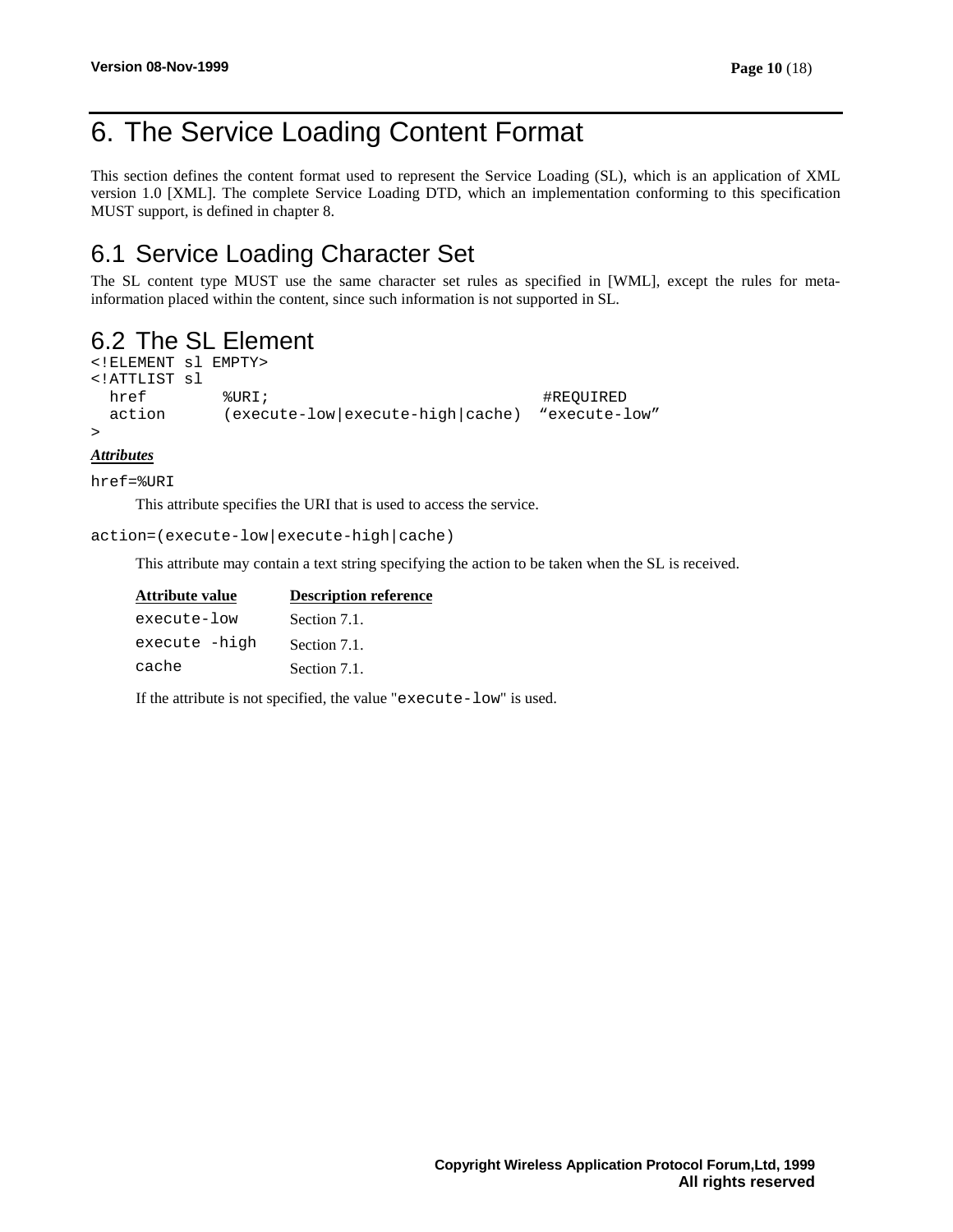# 7. Semantics

## 7.1 Reception and Service Invocation

A client receiving an SL should start processing it as soon as possible. The processing involves determining the value of the action attribute and based on that value either loading and executing the service indicated by the href attribute, or loading and caching it.

There are three possible values for the action attribute, each implying:

• action= "execute-low"

The service identified by the URI provided by the SL's href attribute is loaded in the same way as the user agent otherwise performs method requests initiated by the end-user [WAE]. This implies that service content is fetched either from an origin server or from the client's cache, if available. Once the method request is successfully completed, the user agent loads the indicated service into a clean user agent context and executes it.

This MUST be carried out in an non-user-intrusive manner

• action= "execute-high"

The service is loaded and executed in the same way as for "execute-low", but MAY result in a user-intrusive behaviour.

• action= "cache"

The service is loaded in the same way as for "execute-low". However, instead of executing the service (as described above) it is placed in the cache of the client. If no cache exists, the SL MUST be silently discarded.

### 7.1.1 Reception of Multiple Service Loadings

A client receiving multiple SLs that for some reason are not processed as described in section 7.1 upon reception (e.g. if the client is busy with other activities) MUST treat them as described below when they are about to be processed:

- 1. Remove duplicate SLs based on the href attribute value so that only one SL indicating a certain service is kept. If duplicates exist and they have different action attribute values, the following precedence order MUST be considered when deciding upon which one to keep:
	- 1. execute-high
	- 2. execute-low
	- 3. cache
- 2. Process the remaining SLs as described in section 7.1, sorted by:
	- 1. The action attribute value, starting with "execute-high", then "execute-low", and finally "cache".
	- 2. The order in which they were received.

A client MUST be able to maintain an implementation dependent number of SLs that are not processed upon reception. The number MUST be greater or equal to one, but a value below three is NOT RECOMMENDED. A RECOMMENDED minimum storage space for each of these SIs is 500 octets.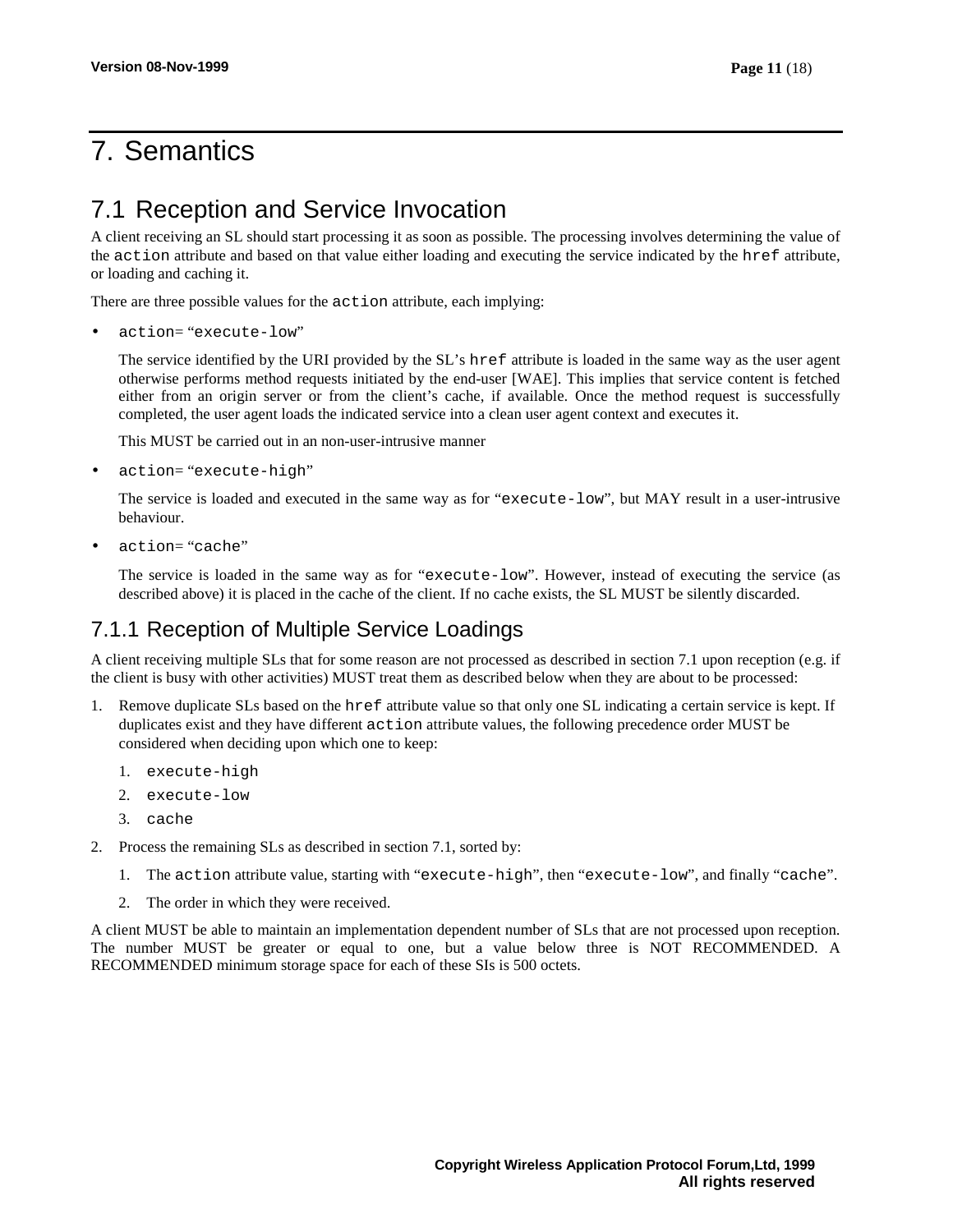# 8. Security Considerations

*This section is only informational.*

A user agent which supports the SL is subject to certain attacks. The implementation should provide a means to protect the user agent against those security risks. An SL or the resource referred by SL may be discarded if a chosen security policy is not satisfied. The security policy is implementation specific.

Some possible security measures are:

- The user agent providing a means to disable acceptance of SL content type
- The user agent discarding any SL which is not authenticated or authorized
- The user agent discarding any resource referred by SL which is not allowed by the security policy
- A PPG providing a means to control which Push Initiators are allowed to push SLs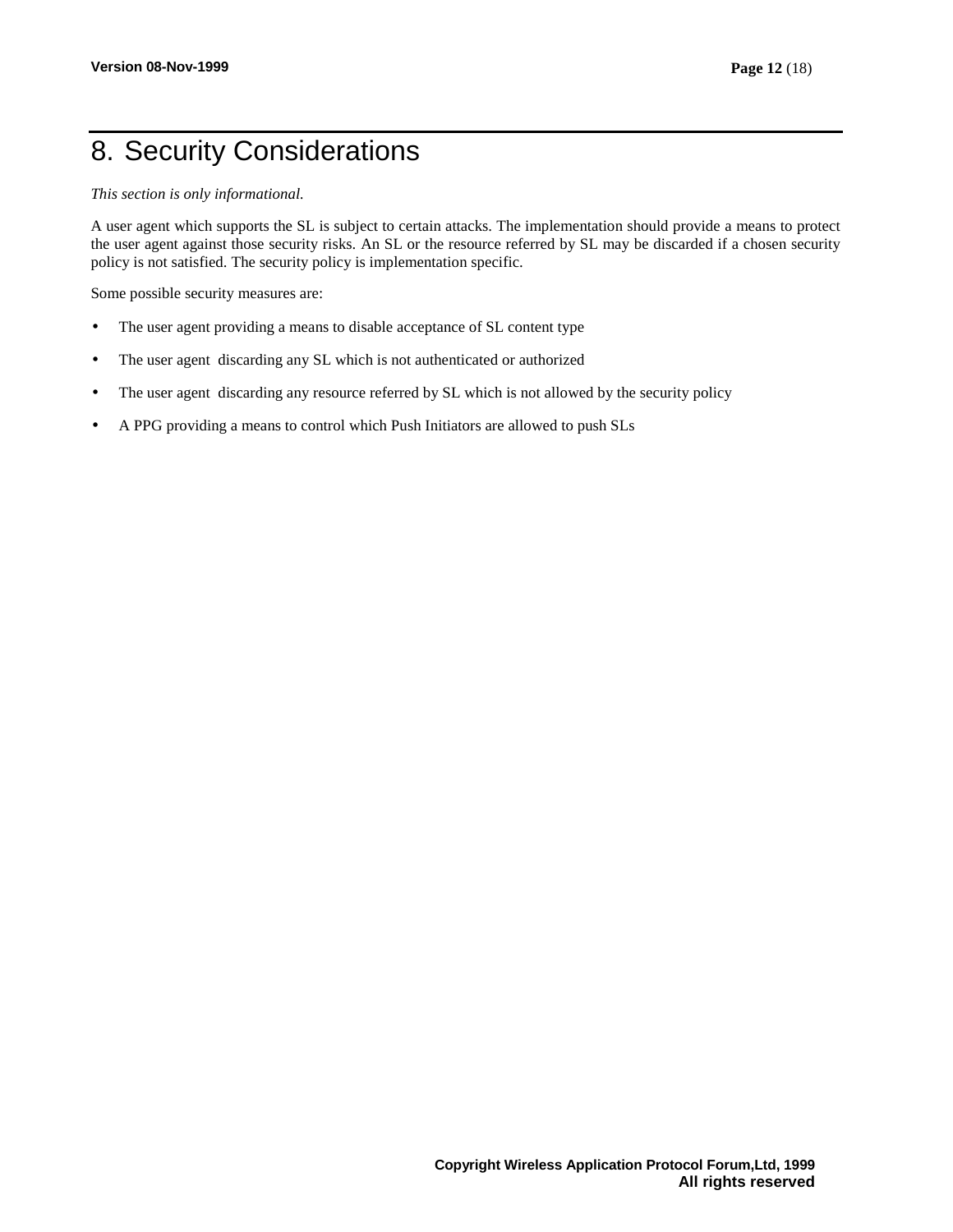# 9. SL Reference Information

Service Loading (SL) is an application of [XML] version 1.0.

### 9.1 Document Identifiers

### 9.1.1 SGML Public Identifier

**Editor's note:** This identifier has not yet been registered with the IANA or ISO 9070 registrar

 $-$ //WAPFORUM//DTD SL  $1.0$ //EN

### 9.1.2 SL Media Type

**Editor's note:** These types are not yet registered with the IANA, and are consequently *experimental* media types.

#### Textual form:

text/vnd.wap.sl

#### Tokenised form:

application/vnd.wap.slc

## 9.2 Document Type Definition (DTD)

```
<! -Service Loading (SL) Document Type Definition.
SL is an XML language. Typical usage:
  <?xml version="1.0"?>
  <!DOCTYPE sl PUBLIC "-//WAPFORUM//DTD SL 1.0//EN"
          "http://www.wapforum.org/DTD/sl.dtd">
   <sub>sl</sub></sub>
   ...
   \langlesl>
-->
<!ENTITY % URI "CDATA"> <!-- URI designating a
                                          hypertext node -->
<!--==================== The SL Element ====================-->
<!ELEMENT sl EMPTY>
<!ATTLIST sl
 href \texttt{WRL}; \texttt{WRL}; \texttt{WRL}; \texttt{WRL}action (execute-low|execute-high|cache) "execute-low"
>
```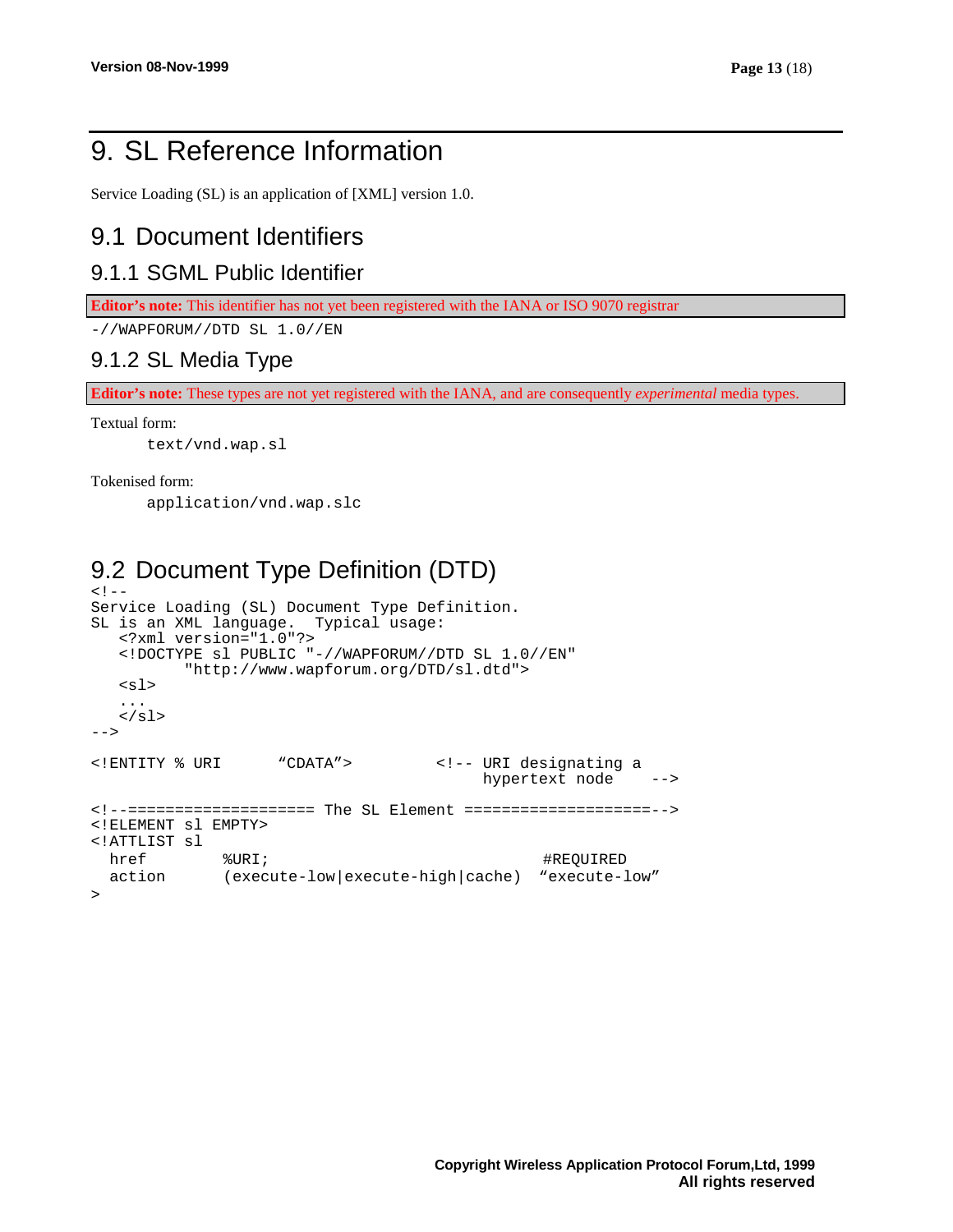# 10. A Compact Binary Representation of Service Loading

The SL content format MAY be encoded using a compact binary representation. This content format is based upon the WAP Binary XML Content Format [WBXML].

## 10.1 Extension Tokens

### 10.1.1 Tag Tokens

SL defines a set of single-byte tokens corresponding to the tags defined in the DTD. All of these tokens are defined within code page zero.

### 10.1.2 Attribute Tokens

SL defines a set of single-byte tokens corresponding to the attribute names and values defined in the DTD. All of these tokens are defined within code page zero.

## 10.2 Encoding Semantics

### 10.2.1 Document Validation

XML document validation (see [XML]) SHOULD occur during the process of tokenising an SL and, if done, it MUST be based on the DOCTYPE declared in the SL. When validating the source text, the tokenisation process MUST accept any DOCTYPE or public identifier, if the document is identified as an SL media type (see section 9.1.2).

The tokenisation process MUST check that the source SL is XML well-formed, and it SHOULD notify the end-user (in the case of pull) or the push initiator (in the case of push) of any well-formedness or validity errors detected in the source SL.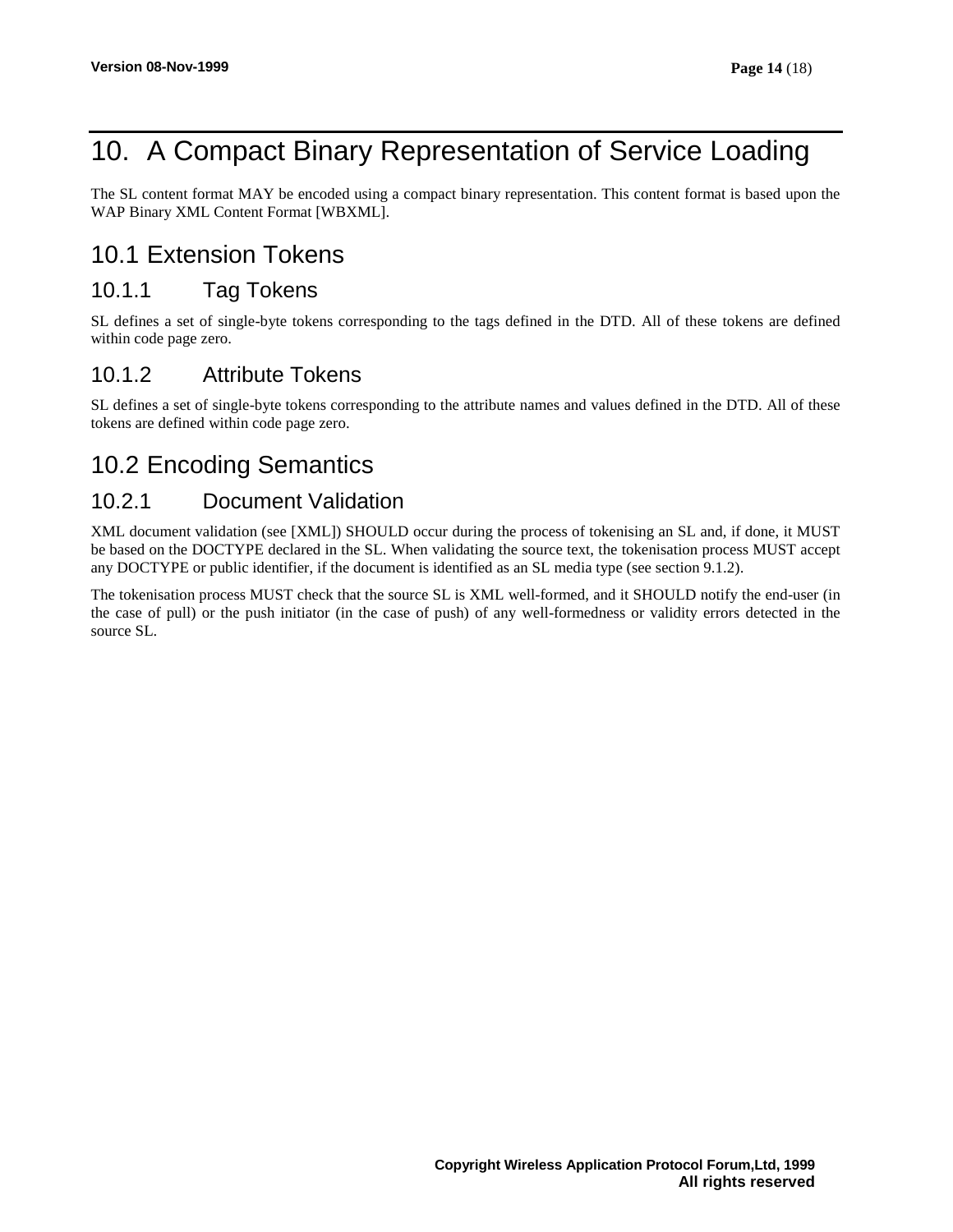## 10.3 Numeric Constants

### 10.3.1 Tag Tokens

The following token codes represent tags in code page zero (0). All numbers are in hexadecimal.

| Tag Name | <b>Token</b> |
|----------|--------------|
|          |              |

### 10.3.2 Attribute Start Tokens

The following token codes represent the start of an attribute in code page zero (0). All numbers are in hexadecimal.

| <b>Attribute Name</b> | <b>Attribute Value Prefix</b> | <b>Token</b>  |
|-----------------------|-------------------------------|---------------|
| action                | execute-low                   | 5             |
| action                | execute-high                  | 6             |
| action                | cache                         | 7             |
| href                  |                               | 8             |
| href                  | http://                       | 9             |
| href                  | http://www.                   | А             |
| href                  | https://                      | В             |
| href                  | https://www.                  | $\mathcal{C}$ |

### 10.3.3 Attribute Value Tokens

The following token codes represent attribute values in code page zero (0). All numbers are in hexadecimal.

| <b>Attribute Value</b> | <b>Token</b> |
|------------------------|--------------|
| .com/                  | 85           |
| .edu/                  | 86           |
| .net/                  | 87           |
| $.$ org $/$            | 88           |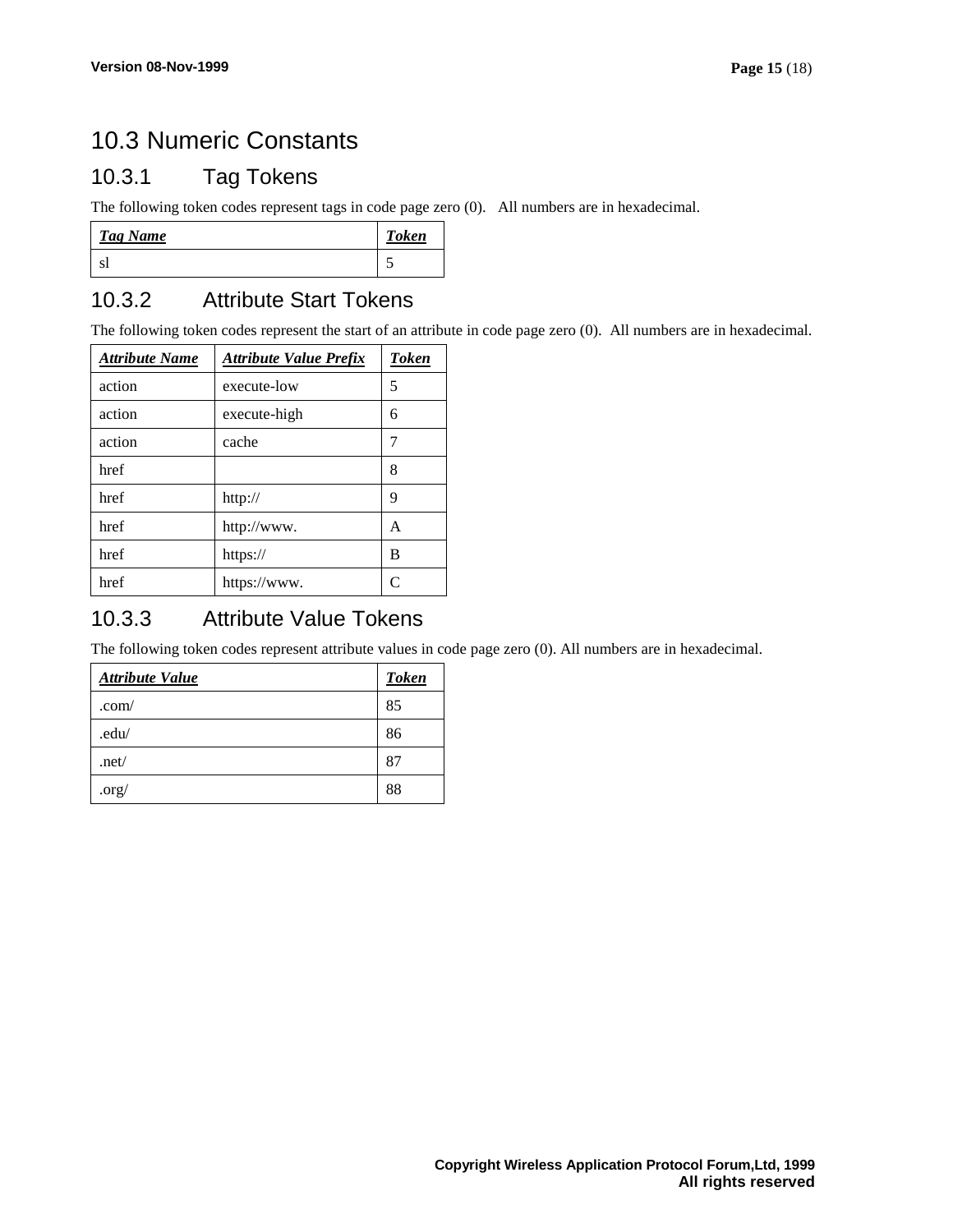# 11. Example

The example below illustrates how the SL used in chapter 5 can be designed and tokenised.

```
<?xml version="1.0"?>
     <!DOCTYPE sl PUBLIC "-//WAPFORUM//DTD SL 1.0//EN"
                   "http://www.wapforum.org/DTD/sl.dtd">
<sl
     href="http://www.xyz.com/ppaid/123/abc.wml">
\langlesl>
```
The tokenised form of the example above (numbers in hexadecimal), using the WBXML encoding defined in chapter 10, is found below. This example assumes an UTF-8 character encoding and NULL terminated strings.

In this example the textual SL consists of 159 octets, while the encoded form consists of 32 octets.

|  |  |  |  | 00 06 6A 00 45 0A 03 'x' 'y' 'z' 00 85 03 'p' 'p' 'a'         |  |  |  |  |
|--|--|--|--|---------------------------------------------------------------|--|--|--|--|
|  |  |  |  | 'i' 'd' '/' '1' '2' '3' '/' 'a' 'b' 'c' '.' 'w' 'm' 'l' 00 01 |  |  |  |  |

| <b>Token Stream</b>                                                                             | <b>Description</b>                 |
|-------------------------------------------------------------------------------------------------|------------------------------------|
| 0 <sub>0</sub>                                                                                  | Version number - WBXML version 1.0 |
| 06                                                                                              | SL 1.0 Public Identifier           |
| 6A                                                                                              | Charset=UTF-8 (MIBEnum 106)        |
| 0 <sub>0</sub>                                                                                  | String table length                |
| 45                                                                                              | s1, with content                   |
| 0A                                                                                              | $href="http://www."$               |
| 03                                                                                              | Inline string follows              |
| 'x', 'y', 'z', 00                                                                               | <b>String</b>                      |
| 85                                                                                              | $"$ . com/"                        |
| 03                                                                                              | Inline string follows              |
| $'p', 'p', 'a', 'i', 'd', 'l', 'l', '2',$<br>'3', '/', 'a', 'b', 'c', '.', 'w', 'm',<br>'1', 00 | String                             |
| 01                                                                                              | $END($ of $s1$ element)            |

In an expanded and annotated form: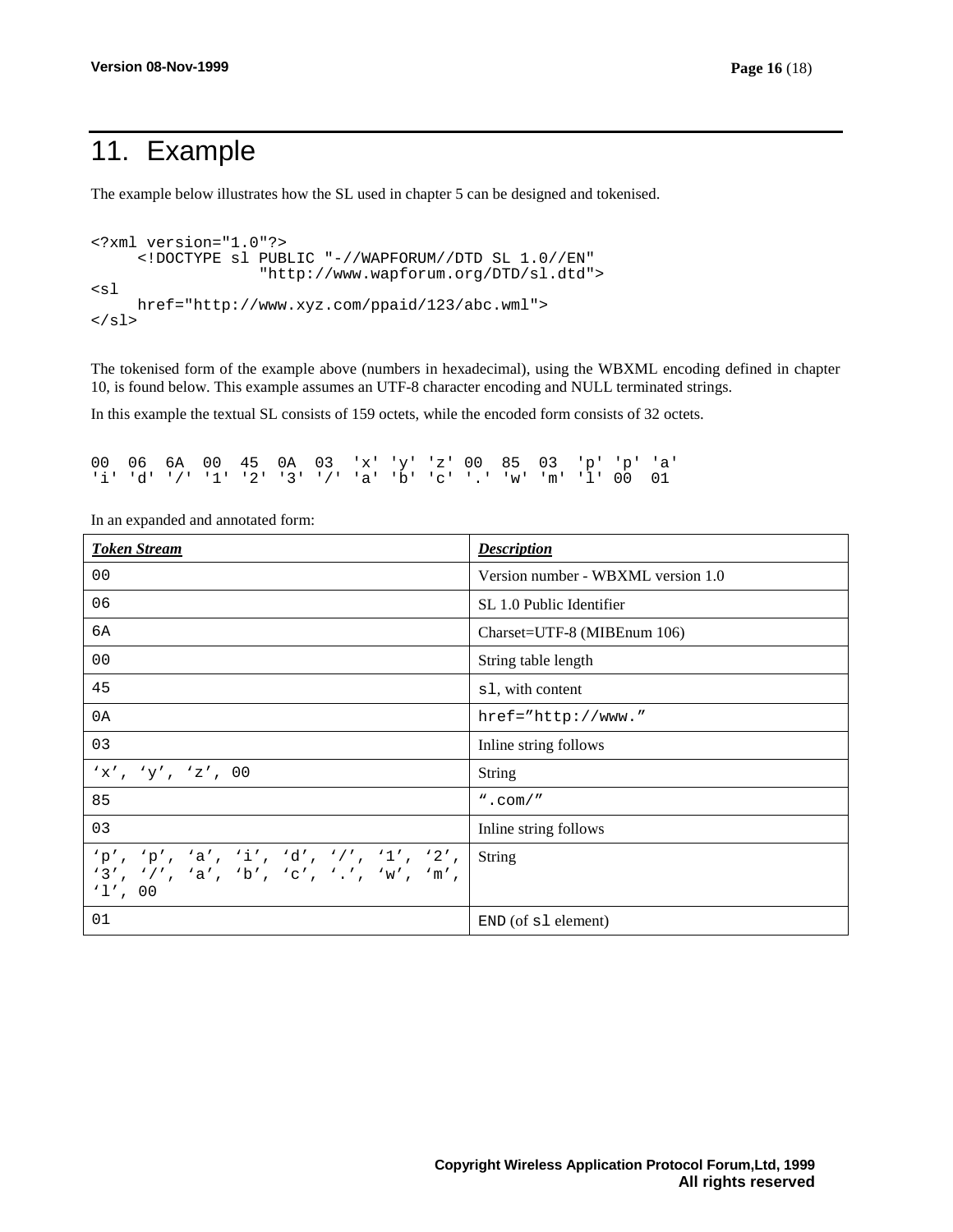# 12. Static Conformance Requirements

This static conformance clause defines a minimum set of features that should be implemented to support Service Loading. A feature can be optional (O), mandatory (M) or conditional (C). If optional features have labels  $(O,\langle n\rangle)$ , support of at least one in the group of options labelled by the same numeral is required.

## 12.1 Client Features

### 12.1.1 Predicates

These items are only used as predicates and do not state any requirements on the implementation.

| <b>Item</b>  | <b>Functionality</b>    | Reference | <b>Status</b> |
|--------------|-------------------------|-----------|---------------|
| <b>CACHE</b> | The client has a cache. | -         |               |

### 12.1.2 Character Set and Encoding

| <b>Item</b>       | <b>Functionality</b>                       | <b>Reference</b> | <b>Status</b> |
|-------------------|--------------------------------------------|------------------|---------------|
| <b>SL_CSE_001</b> | UTF-8 Encoding                             | 6.1, [WML]       | O             |
| <b>SL_CSE_002</b> | UTF-16 Encoding                            | 6.1, [WML]       | O             |
| <b>SL_CSE_003</b> | <b>UCS-4 Encoding</b>                      | 6.1, [WML]       | O             |
| SL CSE 004        | Other character encoding                   | $6.1$ , [WML]    | O             |
| SL CSE 005        | Reference processing (no meta-information) | $6.1$ , [WML]    | M             |
| <b>SL CSE 006</b> | Character entities                         | $6.1$ , [WML]    | M             |

### 12.1.3 Content Format and Tokenisation

| <b>Item</b>      | <b>Functionality</b>                                          | <b>Reference</b> | <b>Status</b> |
|------------------|---------------------------------------------------------------|------------------|---------------|
| $SL_C$ $F_0$ 01  | Support for the SL DTD.                                       | 8                | M             |
| <b>SL CF 002</b> | Support for SL in textual form (text/vnd.wap.sl)              | 8                | $\cup$        |
| $SL_C$ $CF_0$ 03 | Support for SL in tokenised form<br>(application/vnd.wap.slc) | Q                | M             |